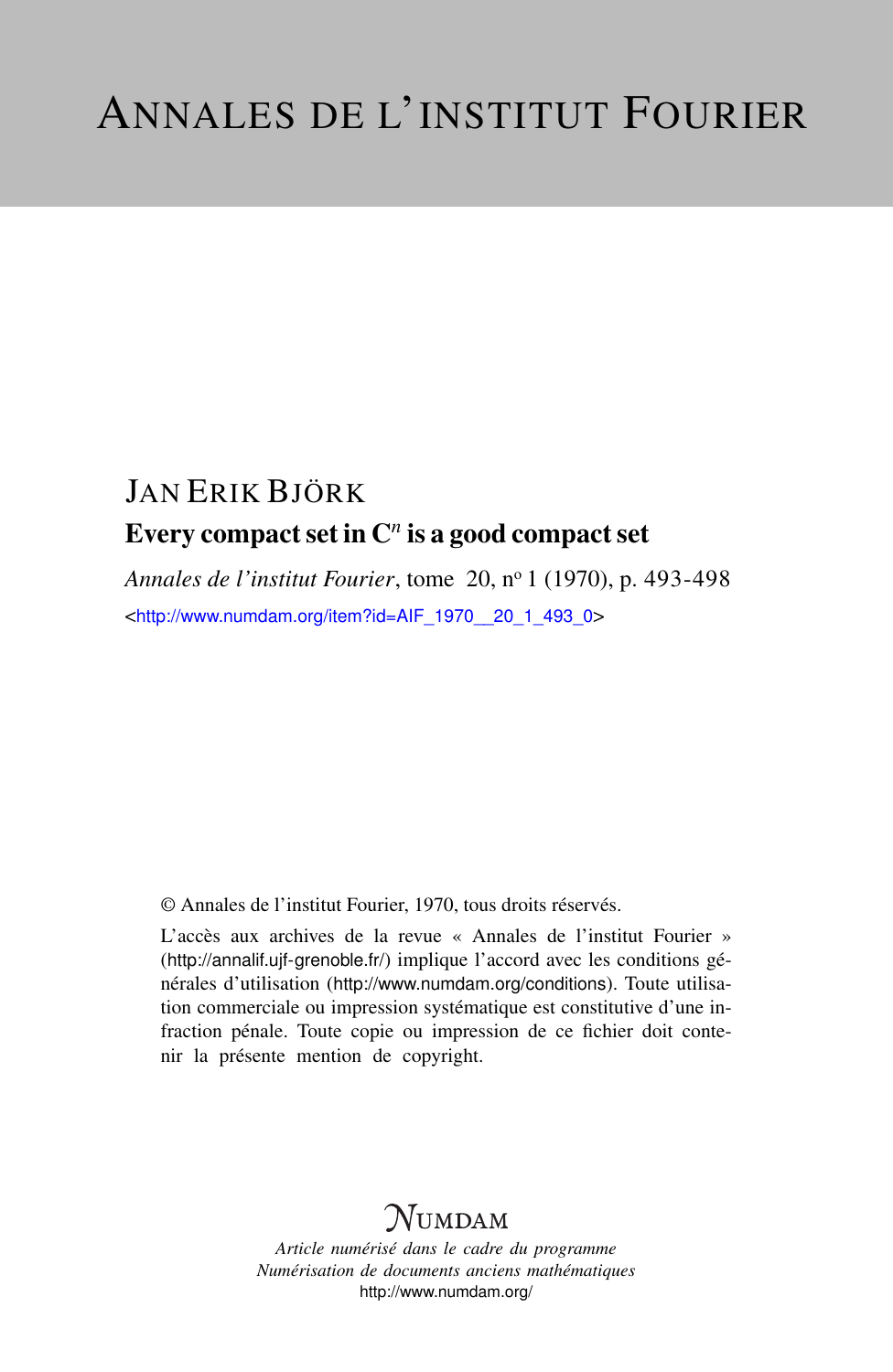Ann. Inst. Fourier, Grenoble. 20,1 (1970), 493-498

# **EVERY COMPACT SET IN C"**

# **IS A GOOD COMPACT SET**

### **by Jan-Erik BJORK**

### **Introduction.**

The aim of this note is to establish a conjecture of A. Martineau in [1]. Before we state the Main Theorem which settles this conjecture we introduce some notations.

We denote the *n*-dimensional complex vector space by  $C<sup>n</sup>$  and we assume that *n* coordinates  $z_1 \ldots z_n$  are given. By a polynomial we always mean a polynomial in the coordinate functions  $z_1 \ldots z_n$ . Next we let W be an open set in  $C<sup>n</sup>$ . We denote by  $O(W)$  the algebra of all holomorphic functions on W. If K is a compact subset of W we shall put  $O_K(W) = {f \in O(W)}$  : there exists a sequence  $(P_n)$ of polynomials and some open neighborhood  $U_f$  of K such that lim  $|P_{n} - f|_{U_{\tau}} = 0$ , i.e. f can be uniformly approximated by polynomials in some neighborhood of K}.

It is obvious that  $O_K(W)$  is a subalgebra of  $O(W)$ . But it is not clear that  $O_K(W)$  is a closed subalgebra of the Frechet algebra O(W), where 0(W) is equipped with the topology of uniform convergence on compact subsets of W. The Main Theorem shows that  $O_K(W)$  is a closed subalgebra of  $O(W)$ , which means that K is a good compact set in the sense of  $([1], p. 18, Definition 1.10)$ .

MAIN THEOREM. - *Let K be a compact set in* C" *and let* W *be an open set containing* K. *Then there exists an open neighborhood*  $U_0$  *of* K *such that if*  $f \in O_K(W)$ *, then*  $\lim |P_n - f|_{U_0} = 0$  for some *sequence of polynomials.*

Before we begin the proof we remark that we shall use some basic ideas which are developped in ([2], Chapter 1, Section G), and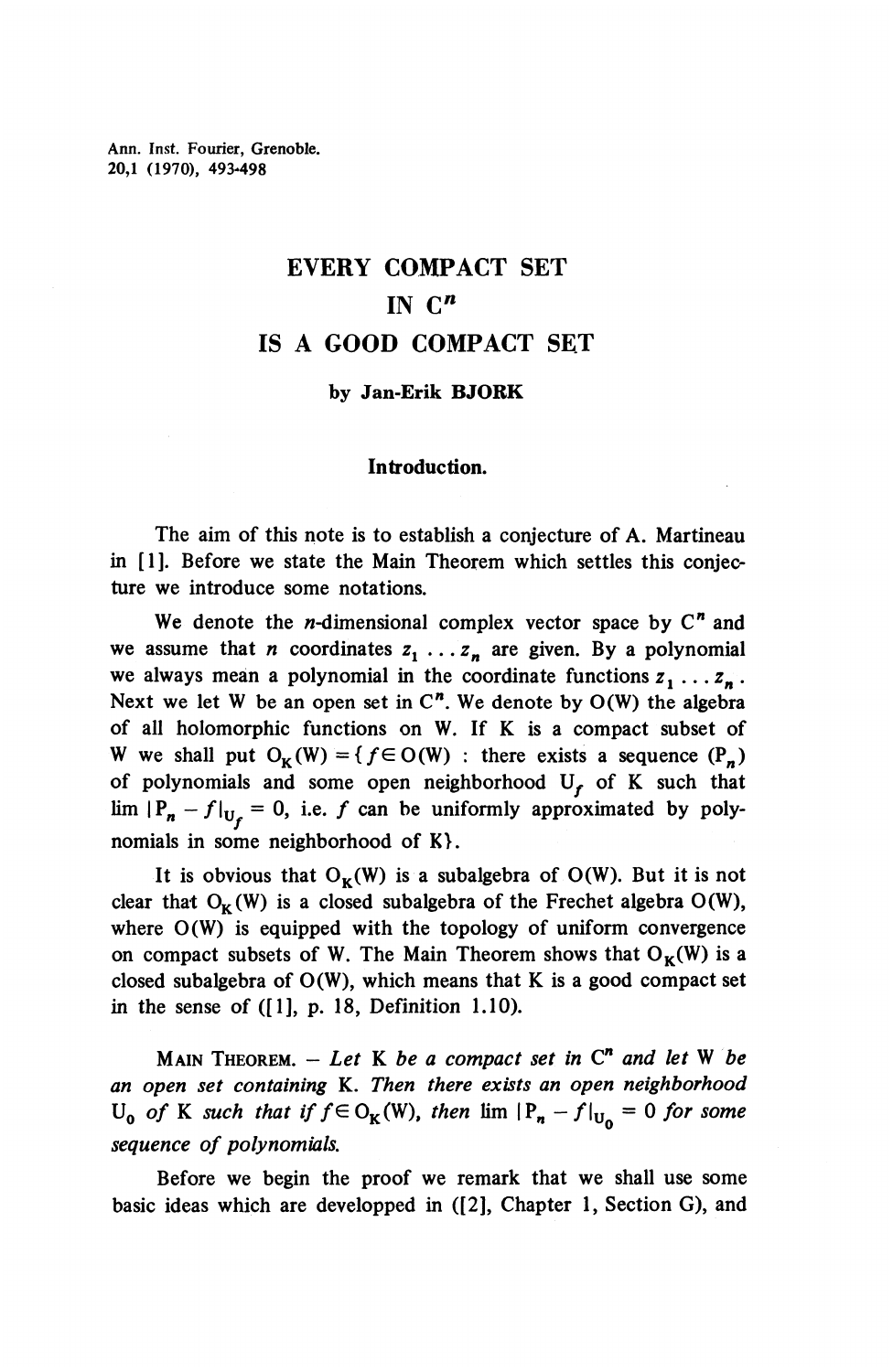#### 494 JAN-ERIK BJORK

except for a direct application of the Oka-Weil Theorem concerning polynomial approximation in  $\mathbb{C}^n$  no deep methods of several complex variables are used. The discussion which follows contains the preliminary steps towards the proof of the Main Theorem, and it is entirely based on the content from [2].

# **Preliminaries.**

Let W be an open subset of  $C<sup>n</sup>$  and suppose that A is a closed subalgebra of the Frechet algebra 0(W). We also assume that A contains the polynomials and that A is closed under derivation, i.e. if  $f \in A$  then  $\delta f/\delta z_i \in A$  for each  $i = 1 ... n$ . We denote by Spec (A) the collection of all non zero continuous complex-valued homomorphisms on the Frechet algebra A. The continuity means that to each point  $x$  in Spec $(A)$  there exists a compact set S in W such that  $|x(f)| \le |f|$ <sub>S</sub> for all f in A. Each element f of A may be considered as a complex-valued function  $\hat{f}$  on Spec(A) if we define  $\hat{f}(x) = x(f)$ . Because A contains the polynomials we can determine a map  $\pi$  from Spec(A) into C<sup>n</sup> as follows. If  $x \in \text{Spec}(A)$  then the map which sends each polynomial P into  $\hat{P}(x)$  determines a unique point  $\pi(x)$ in C<sup>n</sup> for which  $\hat{P}(x) = P(\pi(x))$  holds for all polynomials.

Next we use the fact that A is closed under derivations to obtain some properties of the map  $\pi$ . Take a point  $x_0 \in \text{Spec}(A)$  and suppose that  $|\hat{f}(x_0)| \leq |f|_K$  holds for all f in A and for some compact set K in W. We choose  $\epsilon > 0$  so small that if  $K_{\epsilon} = \{z \in C^n : d(z, K) \leq \epsilon\},\$ then  $K_{\epsilon} \subset W$ . Here we are using the metric<br>  $d(z, w) = \sup\{|z_i - w_i| : i = 1 \dots n\}$ 

$$
d(z, w) = \sup\{|z_i - w_i| : i = 1 \dots n\}
$$

in C<sup>n</sup>. If we now take a point z in C<sup>n</sup> for which  $d(z, 0) < \varepsilon$  and if we define the map  $L_z : f \longrightarrow \Sigma T_k(f) z^k : k = (k_1 \dots k_n)$  and where  $T_k(f) = (D^k f)^T(x_0)/k!$ , then  $\overline{L}_z$  is a homomorphism on A for which  $|L_z(f)| \le |f|_{K_z}$  holds. (See p. 47 in [2]). It follows that  $L_z$  determines a point  $x(z)$  in Spec(A), and here  $\pi(x(z)) = \pi(x_0) + z$ holds.

We take the sets (defined for large values of *n)*

$$
W_n(x_0) = \{x(z) : d(z, 0) < 1/n\}
$$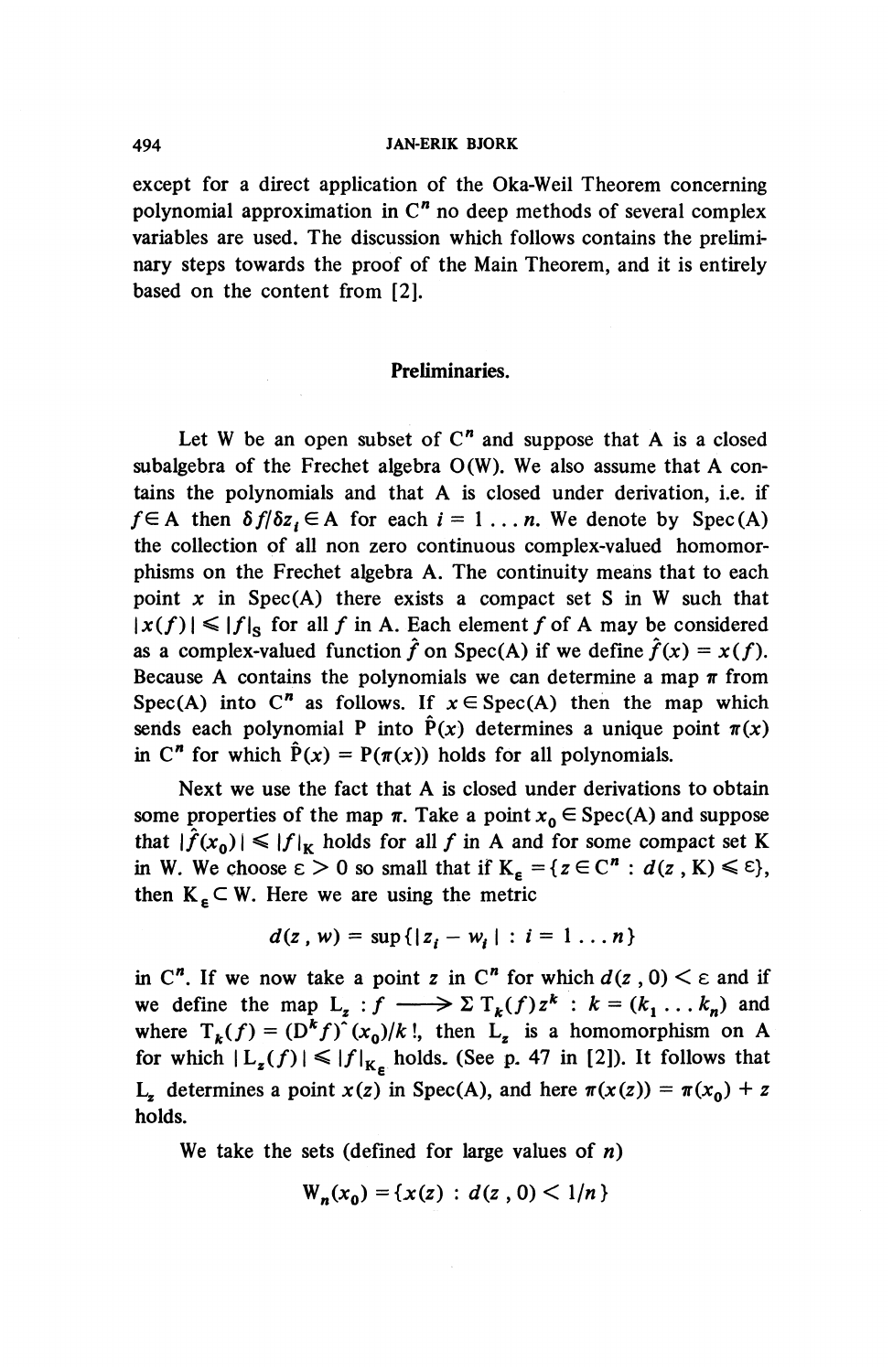as a basis for neighborhoods around the point  $x_0$  in Spec(A). Since  $x_0$  is an arbitrary point in Spec(A) this enables us to define a topology in  $Spec(A)$ . In this way  $Spec(A)$  becomes a locally compact space and the map  $\pi$  defines a local homeomorphism from Spec(A) into  $C<sup>n</sup>$ . It can also be proved that  $\pi$  defines an analytic structure in  $Spec(A)$  in which the functions from A become analytic. Using this fact a classical argument by Weierstrass shows that  $Spec(A)$  is a metric space too.

The open set W can be identified with an open subset of Spec(A), for each point evaluation in W determines a homomorphism on A. We denote this open subset of  $Spec(A)$  with  $j(W)$  and we notice that the restriction of  $\pi$  to the set  $j(W)$  maps  $j(W)$  homeomorphically onto W. If  $z \in W$  we denote by  $j(z)$  the unique point in  $j(W)$  for which  $\pi(j(z)) = z$  holds. With these notations we see that  $f(z) = \hat{f}(j(z))$ holds for all  $f$  in A.

We remark here that the topology introduced on  $Spec(A)$  above actually coincides with the weak A-topology on  $Spec(A)$ . This implies for example that Spec(A) is a Stein manifold (See p. 55, Theorem 18 in [2]). The result is deep and is originally due to K. Oka when  $A = O(W)$ and proved for a general A by E. Bishop. However we shall not need this result in the proof of the Main Theorem.

# **Proof of the Main Theorem.**

Firstly we show that  $O_K(W)$  is a subalgebra of O(W) which is closed under derivation. For if  $f \in O_K(W)$  and if  $\lim |P_n - f|_{U_f} = 0$ for some open neighborhood  $U_{\epsilon}$  of K, then it follows that

$$
\lim_{t \to \infty} |\delta P_n / \delta z_i - \delta f / \delta z_i|_{V} = 0
$$

if V is a subset of  $U_f$  such that its closure  $cl(V)$  is contained in  $U_f$ . So if we let V be an open neighborhood of K such that  $cl(V) \subset U_f$ , then it follows that  $\delta f/\delta z_i \in O_K(W)$ .

We denote by A the closure of  $O_K(W)$  in the Frechet algebra  $O(W)$ . Hence A is a subalgebra of  $O(W)$  satisfying the conditions of the preceding discussion. So now we can introduce the set  $Spec(A)$ and the associated map  $\pi$  from Spec(A) into C<sup>n</sup>. The idea of the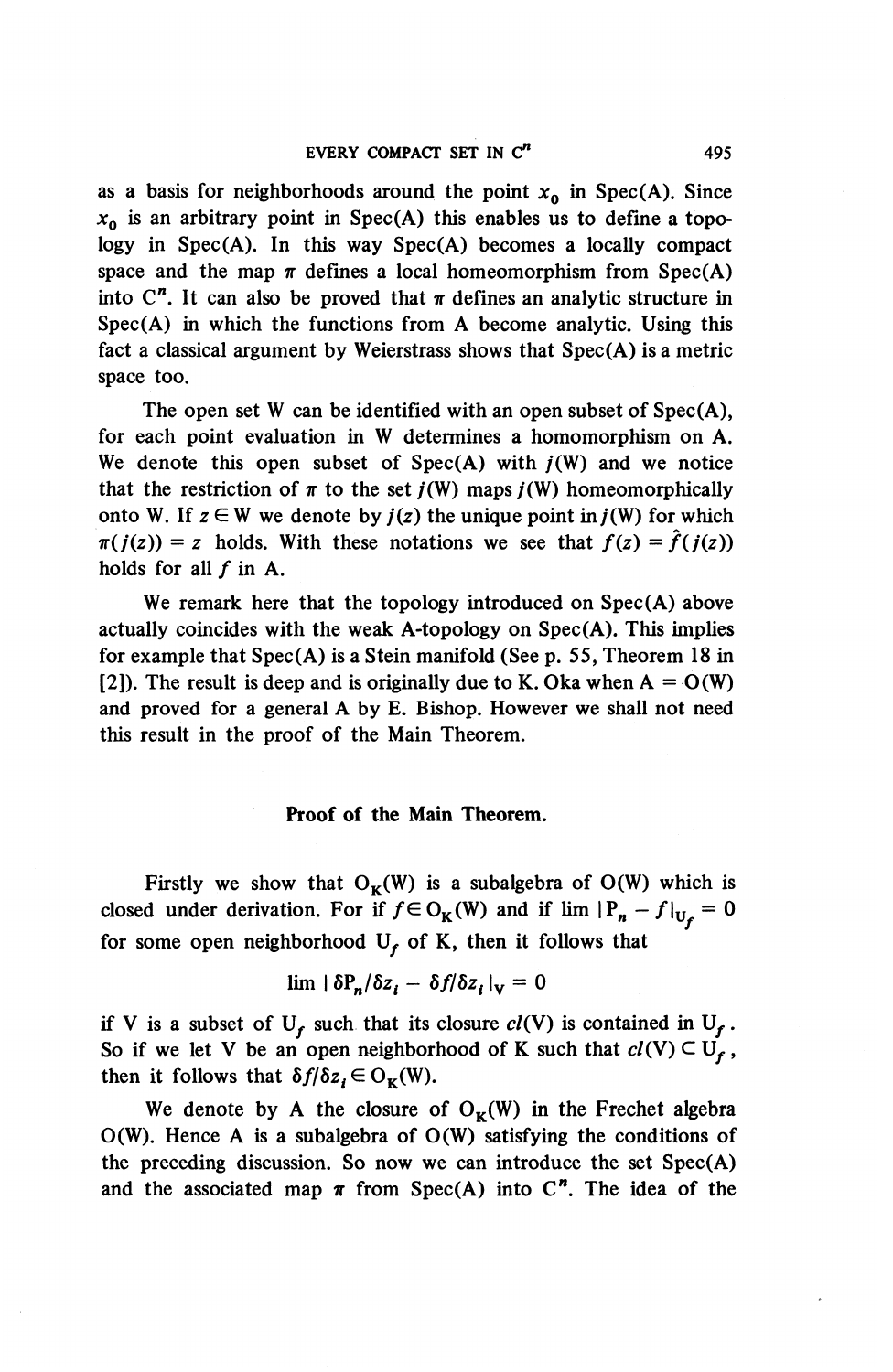### 496 JAN-ERIK BJORK

proof which follows is to derive some properties of the map  $\pi$ . Firstly we shall need the following property of A.

Let  $f \in A$ . Since K is a compact subset of W it follows that  $\lim |g_n - f|_K = 0$  for some sequence  $(g_n)$  in  $O_K(W)$ . To each g<sub>n</sub> we lim  $|g_n - f|_K = 0$  for some sequence  $(g_n)$  in  $O_K(W)$ . To each  $g_n$  we can determine a polynomial  $P_n$  such that  $|P_n - g_n|_K < 1/n$ . It follows can determine a polynomial  $P_n$  such that  $|P_n - g_n|_K < 1/n$ . It follows that  $\lim |P_n - f|_K = 0$ , i.e. we have proved that each function in A can be uniformly approximated by polynomials on K.

Now we introduce the set

Hull(K) = {
$$
x \in \text{Spec}(A) : |\hat{f}(x)| \leq |f|_K
$$
 for all f in A}.

We claim that  $\pi$  determines a homeomorphism from Hull(K) onto  $P(K)$ , the polynomially convex hull of K in  $C^n$ .

Firstly we take a point z in P(K). If  $f \in A$  then  $\lim |P_n - f|_K = 0$ for some sequence of polynomials  $(P_n)$ . Since  $z \in P(K)$  it follows that  $\lim |P_n(z) - P_m(z)| \leq \lim |P_n - P_m|_K = 0$ , so that  $\lim P_n(z)$  exists.  $\lim |P_n(z) - P_m(z) \le \lim |P_n - P_m|_K = 0$ , so that  $\lim P_n(z)$  exists.<br>So if we define  $L(f) = \lim P_n(z)$ , where  $(P_n)$  are polynomials such that lim  $|f - P_n|_K = 0$ , then we see that L is a continuous complexvalued homomorphism on A. Hence  $L(f) = \hat{f}(x)$  for some point x in Hull(K) and here  $\pi(x) = z$  holds. So we have proved that  $\pi$  maps Hull(K) onto P(K). Suppose next that  $x_1, x_2 \in Hull(K)$  are such that  $\pi(x_1) = \pi(x_2) = z$  for some z in C<sup>n</sup>. Since  $|P(z)| = |\hat{P}(x_i)| \leq |P|_K$ for all polynomials it follows that  $z \in P(K)$ . Suppose now that  $f \in A$ and let  $\lim |f - P_n|_K = 0$  for some polynomials  $P_n$ . Since  $x_i \in Hull(K)$ it follows that  $\lim |\hat{f}(x_i) - \hat{P}_n(x_i)| \leq \lim |f - P_n|_K = 0$ . Hence

$$
\hat{f}(x_i) = \lim \hat{P}_n(x_i) = \lim P_n(z)
$$

holds, so it follows that  $\hat{f}(x_1) = \hat{f}(x_2)$ . Since this holds for all f in A we conclude that  $x_1 = x_2$  in Spec(A). Notice that we also have proved that  $\pi(x_i) \in P(K)$  here. Together with the previous result it follows that  $\pi$ (Hull(K)) = P(K) and if  $z \in P(K)$  then the set  $\pi^{-1}(z) \cap Hull(K)$ consists of one point.

Next a topological consideration will show that there exists an open neighborhood U of  $Hull(K)$  in  $Spec(A)$  such that the restriction of  $\pi$  to the set U maps U homeomorphically onto the open set  $\pi(U)$  in  $\mathbb{C}^n$ . For if no such U exists then we can find a sequence  $(x_n, y_n)$  of pairs of points in Spec(A) for which  $\pi(x_n) = \pi(y_n)$ , while  $x_n$  and  $y_n$  both converge to the set Hull(K). Since we already know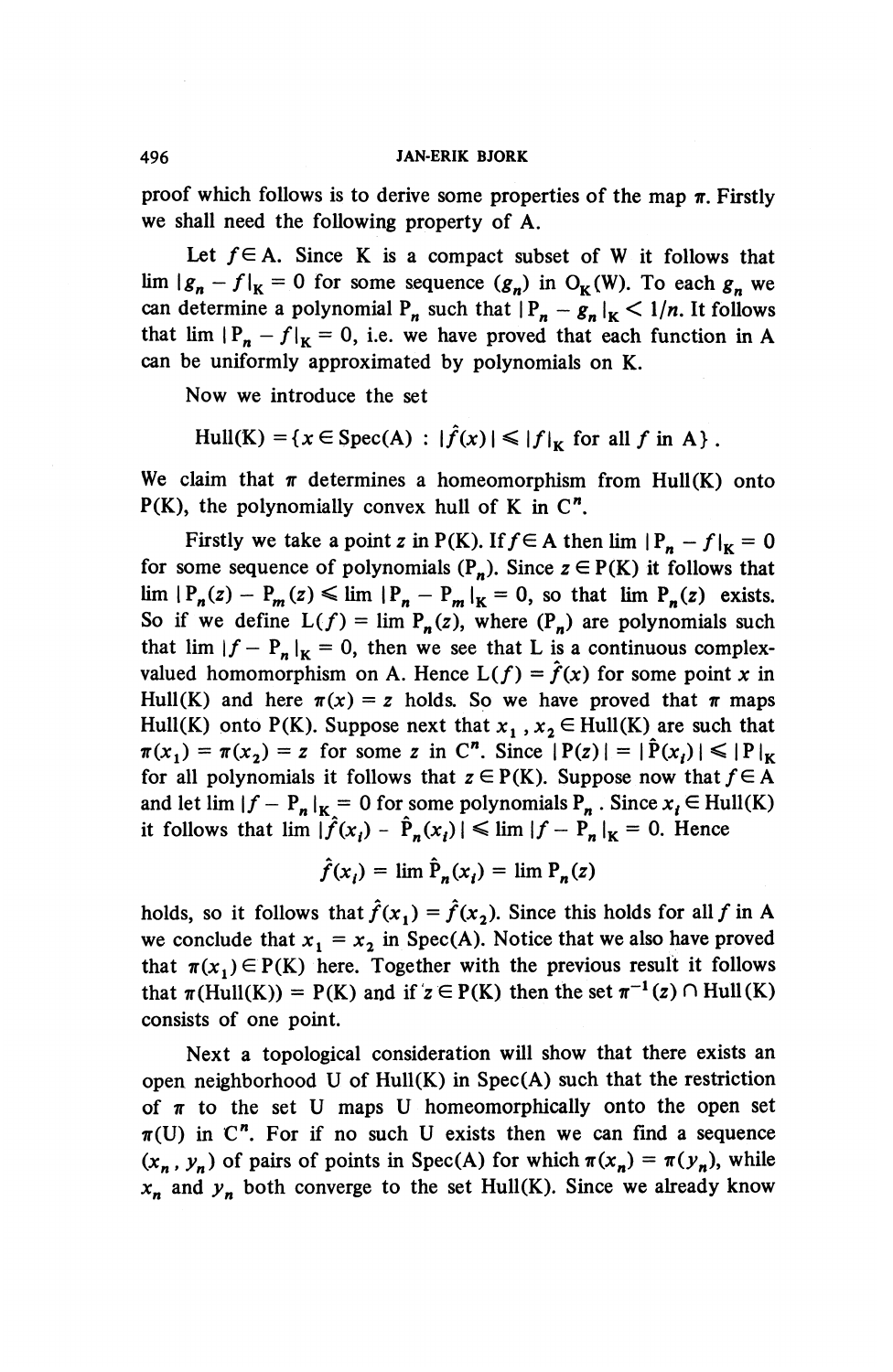that  $\pi$  maps Hull(K) homeomorphically onto P(K) it follows that  $Hull(K)$  is a compact subset of  $Spec(A)$ . So we can pass to a subsequence and assume that lim  $x_n = x_0$  and that lim  $y_n = y_0$  both exists in Spec(A). Clearly  $x_0$  and  $y_0$  belong to Hull(K). We also have  $\pi(x_0) = \lim \pi(x_n) = \lim \pi(y_n) = \pi(y_0)$ . Hence  $x_0 = y_0$  follows, and now we have derived a contradiction because  $\pi$  is a local homeomorphism in a neighborhood of  $x_0$ .

So we have proved that there exists an open set U in  $Spec(A)$ such that Hull(K) is contained in U while  $\pi$  maps U homeomorphically onto the open set  $\pi(U)$  in C<sup>n</sup>. Suppose now that  $f \in A$ . Then we define a function  $f_0$  on  $\pi(U)$  as follows. If  $z \in \pi(U)$  we put  $f_0(z) = \hat{f}(x(z))$ , where  $x(z)$  is the unique point in the set  $\pi^{-1}(z) \cap U$ . The properties of  $\pi$  show that  $f_0$  is analytic on  $\pi(U)$ . Clearly P(K) is contained in  $\pi(U)$  so we can choose a compact polynomially convex set S, where  $P(K)$  is contained in the interior of S while S is contained in  $\pi(U)$ . Then the Oka-Weil Theorem shows that if  $f \in A$  then there exists a sequence  $(P_n)$  of polynomials for which  $\lim |P_n - f_0|_{S} = 0$ .

Now we can use the set S above to finish the proof. Let  $f \in A$ so that  $f_0$  is determined on  $\pi(U)$ . If  $z \in K$  we see that

$$
f_{0}(z) = \hat{f}(j(z)) = f(z) ,
$$

where  $f(z)$  denotes the original value of the function f considered as an element of  $O(W)$ . We claim that there exists an open set U<sub>1</sub> in  $C<sup>n</sup>$ , where  $K \subset U_1 \subset (\pi(U) \cap W)$  and for which  $f_0(z) = f(z)$  holds for all f in A and for all  $z \in U_1$ .

For let  $z_0$  be a point in K. Then  $j(z_0) \in U$  so we can choose an open neighborhood  $\Delta$  of  $j(z_0)$  in Spec(A) such that  $\Delta$  is contained in the set  $j(W) \cap U$ . It follows that if  $z \in \pi(\Delta)$  and if  $x(z)$  is the point in U for which  $\pi(x(z)) = z$ , then  $x(z) = j(z)$  must hold. Hence  $f_0(z) = \hat{f}(x(z)) = \hat{f}(j(z)) = f(z)$ . Since  $\pi(\Delta)$  is an open set in C<sup>n</sup> here we can cover K by a finite union of such open sets and obtain the set  $U_{1}$ .

(1) The proof gives a sharper version of the Main Theorem as follows. Let f 0(W) be such that f together with all its derivatives can be uniformly approximated by polynomials on K. Then f can be uniformly approximated on  $U_0$  by polynomials.